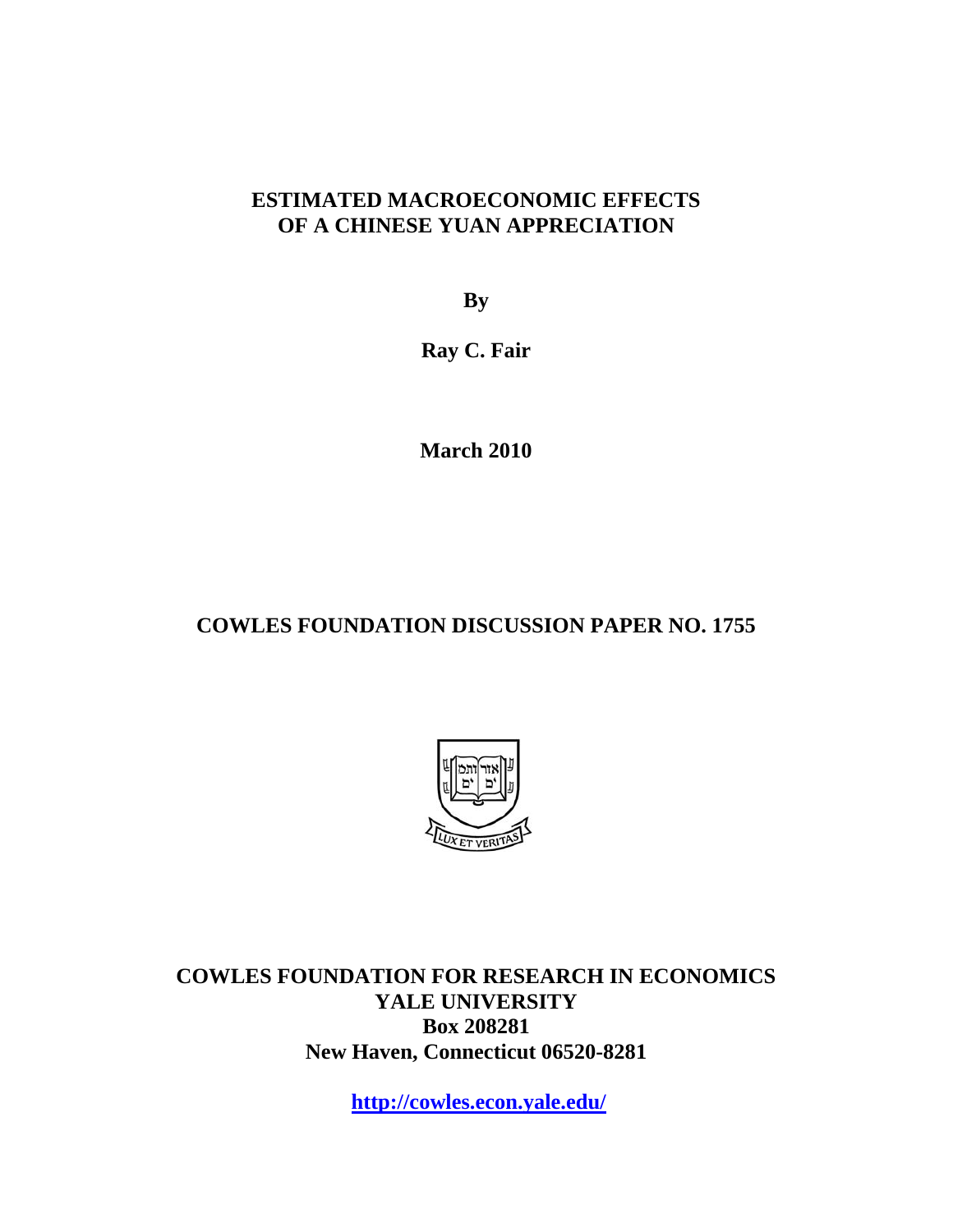# **Estimated Macroeconomic Effects of a Chinese Yuan Appreciation**

### **Ray C. Fair**<sup>∗</sup>

**February 2010**

#### **Abstract**

This paper uses a multicountry macroeconometric model to estimate the macroeconomic effects of a Chinese yuan appreciation. The estimated effects on U.S. output and employment are modest. Positive effects on U.S. output from a decrease in imports from China are offset by negative effects on U.S. output from increased inflation and from a decrease in U.S. exports to China because of a Chinese contraction.

# **1 Introduction**

At the time of this writing (February 2010) many feel that the United States economy is being hurt by the Chinese policy of essentially pegging the yuan to the dollar. For example, Krugman (2010) states that "My back-of-the-envelope calculations suggest that for the next couple of years Chinese mercantilism may end up reducing U.S. employment by around 1.4 million jobs." He notes that the

<sup>∗</sup>Cowles Foundation and International Center for Finance, Yale University, New Haven, CT 06520-8281. Phone: 203-432-3715; e-mail: ray.fair@yale.edu; website: *fairmodel.econ.yale.edu*. The results in this paper can be duplicated on the author's website, and alternative experiments can be done.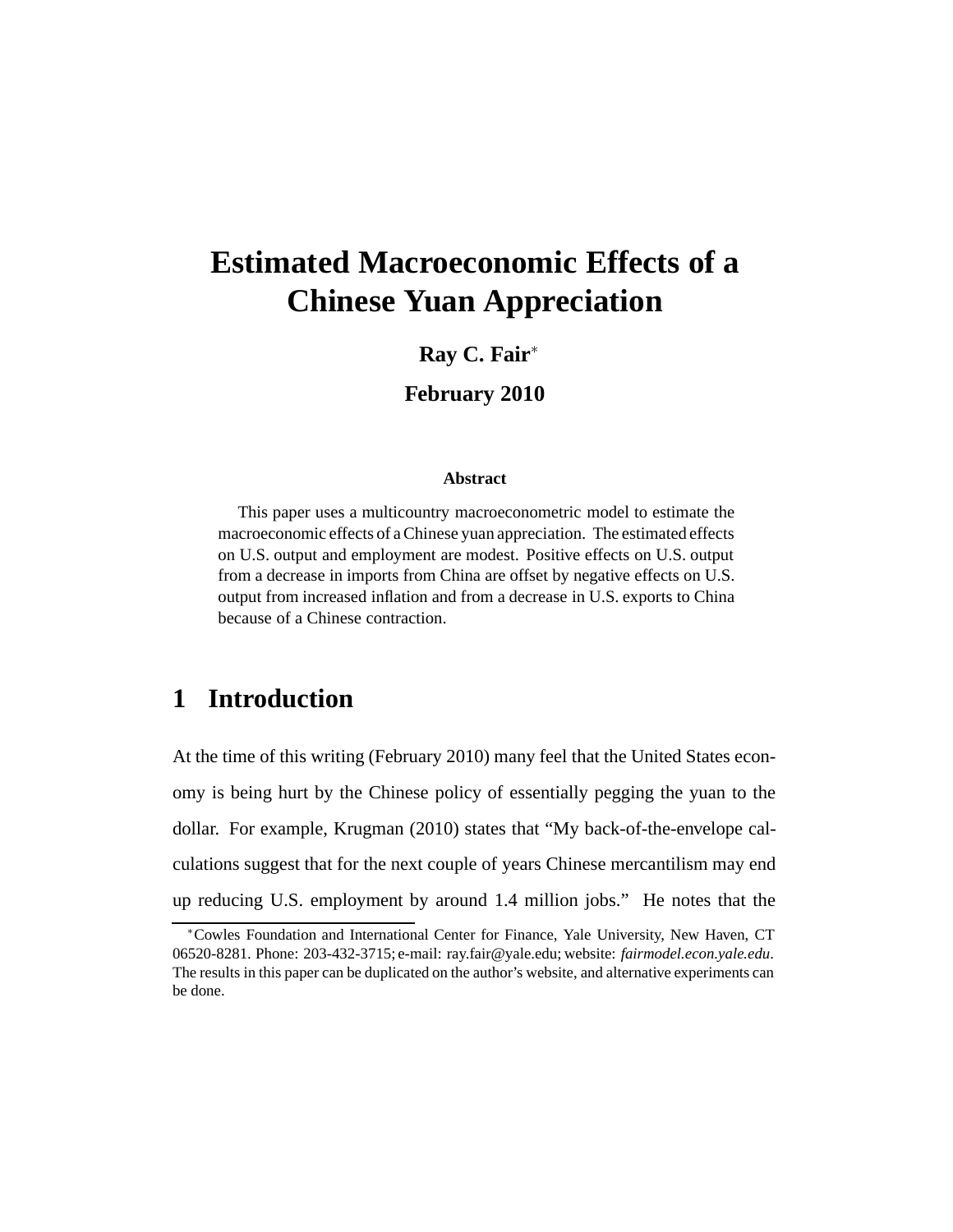standard arguments against protectionism do not hold in a world of less than full employment.

The question of what a Chinese appreciation of the yuan would do to the world economy is complicated. There are many economic links among countries, and these links need to be accounted for in analyzing the effects of exchange rate changes. This paper uses a multicountry econometric model, denoted the "MC model," to estimate the effects of a yuan appreciation. It will be seen that when all links are taken into account, the effects on U.S. output and employment are modest. Kruman's job loss estimate does not appear accurate.

The general story from the model is the following. The yuan appreciation leads to an increase in Chinese export prices in dollars, which leads to a decrease in U.S. imports from China. This has, other things being equal, a positive effect on U.S. output from the substitution away from Chinese produced goods toward U.S. produced goods. On the other hand, the appreciation leads to a decrease in Chinese output, which leads to a decrease in Chinese imports, some of which are from the United States. This fall in U.S. exports to China has, other things being equal, a negative effect on U.S. output. In addition, the rise in U.S. import prices (from the rise in Chinese export prices) leads to an increase in U.S. domestic prices. The increase in U.S. domestic prices results in a decrease in real wealth and real wages and an increase in the short term interest rate, all of which have, other things being equal, a negative effect on U.S. aggregate demand and output. It will be seen that the net effect of the yuan appreciation on U.S. output and employment is close to zero—in fact slightly negative.

The main message from analyzing the model's results regarding the effects on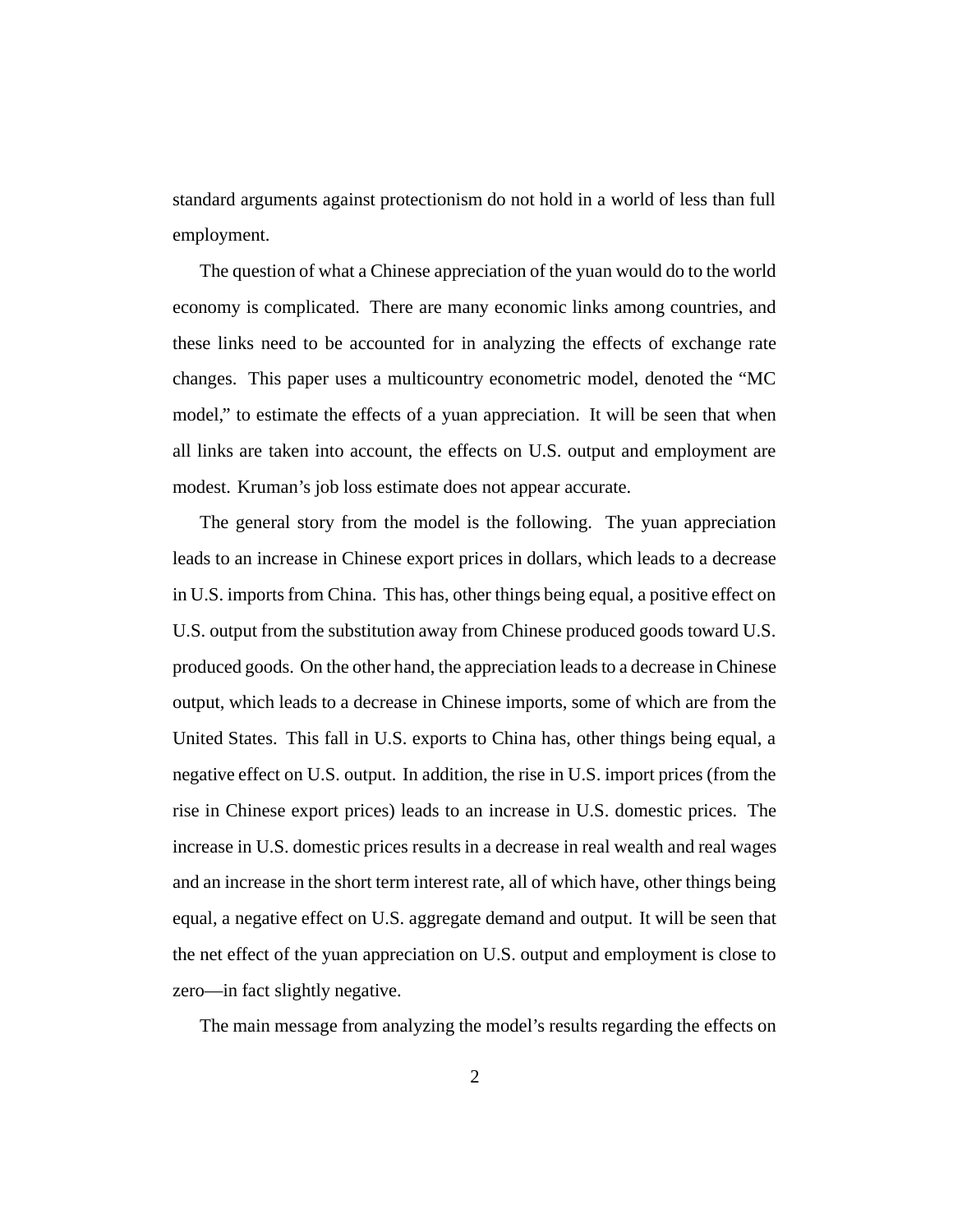U.S. output from a yuan appreciation is that one cannot look only at the positive output effect from the fall in U.S. imports from China. U.S. exports to China fall, which is contractionary, and inflation increases, which is also contractionary.

# **2 The MC Model**

The MC model is presented in Fair (2004), and it has been updated for purposes of this paper (version dated January 30, 2010). The updated version is on the author's website. The U.S. part of the MC model will be denoted the "US model," and the rest of the model will be denoted the "ROW model." Sometimes the US model is analyzed by itself, but in this paper the entire MC model is used. The methodology behind this modeling is compared to the methodology of dynamic stochastic general equilibrium (DSGE) modeling in Fair (2009b). The ability of the US model to forecast recessions and booms is analyzed in Fair (2009a). The MC model is completely estimated (by 2SLS); there is no calibration.

In the US model there are three estimated consumption equations, three investment equations, an import equation, four labor supply equations, two labor demand equations, a price equation, a nominal wage equation, two term structure of interest rate equations, and an estimated interest rate rule of the Federal Reserve, among others. In the interest rate rule the Fed responds to inflation and unemployment. There are a total of 28 estimated equations and about 100 identities in the US model. The unemployment rate is determined by an identity; it equals unemployment divided by the labor force. In the identities all flows of funds among the sectors (household, firm, financial, state and local government, federal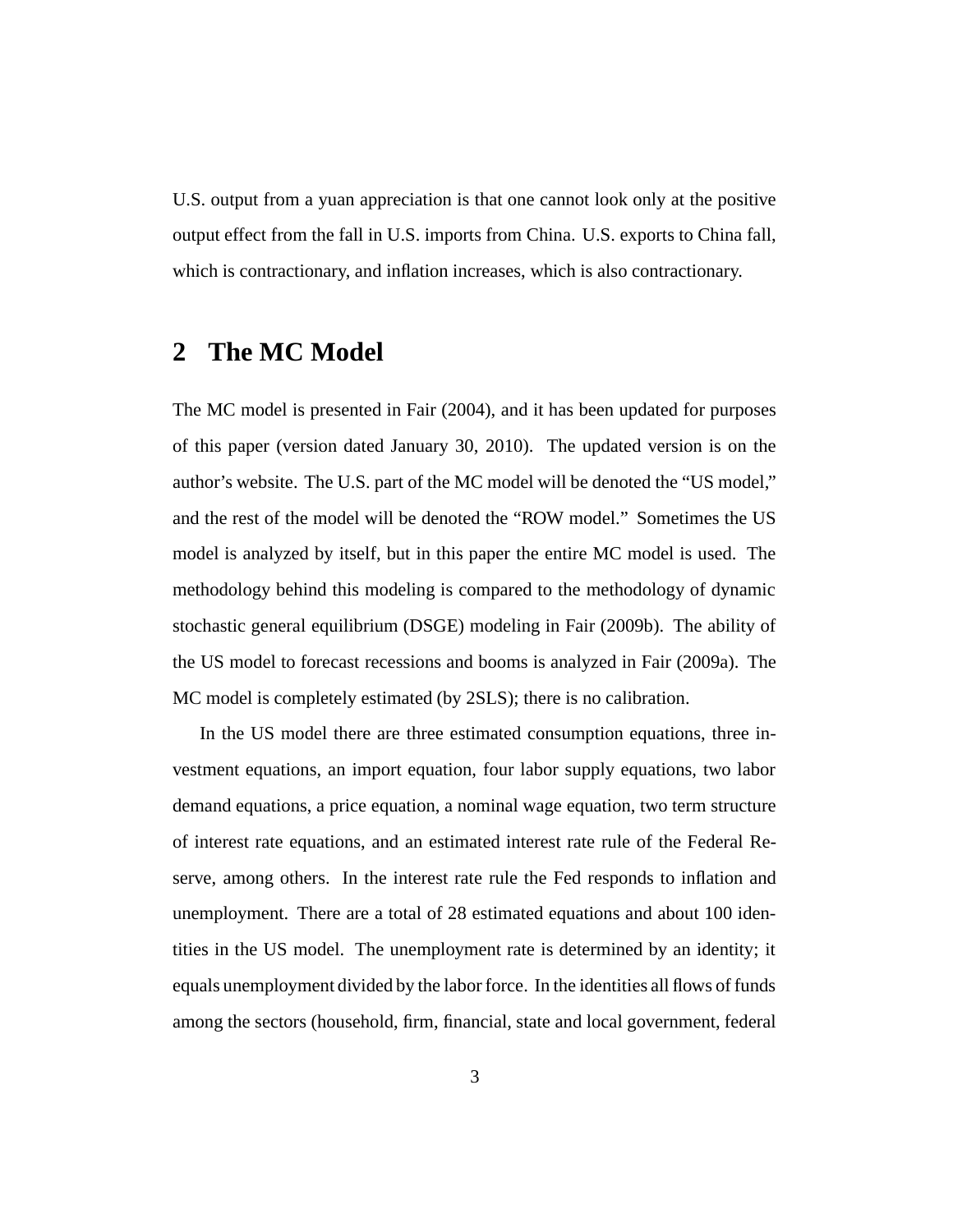government, and foreign) are accounted for. The federal government deficit is determined by an identity, as is the federal government debt. There is an estimated equation determining the interest payments of the federal government as a function of interest rates and the government debt.

The ROW model consists of estimated equations for 37 countries. There are up to 13 estimated equations per country and 16 identities. There are a total of 274 estimated equations in the ROW model. The estimated equations explain total imports, consumption, fixed investment, inventory investment, the domestic price level, the demand for money, a short term interest rate, a long term interest rate, the spot exchange rate, the forward exchange rate, the export price level, employment, and the labor force. The specifications are similar across countries. The short term interest rate for each country is explained by an estimated interest rate rule for that country. In some cases the U.S. interest rate is an explanatory variable in the estimated rule, where the Fed is estimated to have an effect on the decisions of other monetary authorities. The exchange rates are relative to the dollar or the euro. The two key explanatory variables in the exchange rate equations are a relative interest rate variable and a relative price level variable.

The two key explanatory variables in the domestic price equation are a demand pressure variable and a cost-shock variable—the price of imports. In the price of exports equation, the price of exports in local currency is a weighted average of the domestic price level and a variable measuring the world export price level (translated into local currency using the exchange rate). The weights are estimated. These two equations for China are important for the present results. There is no estimated exchange rate equation for China: the yuan/dollar exchange rate is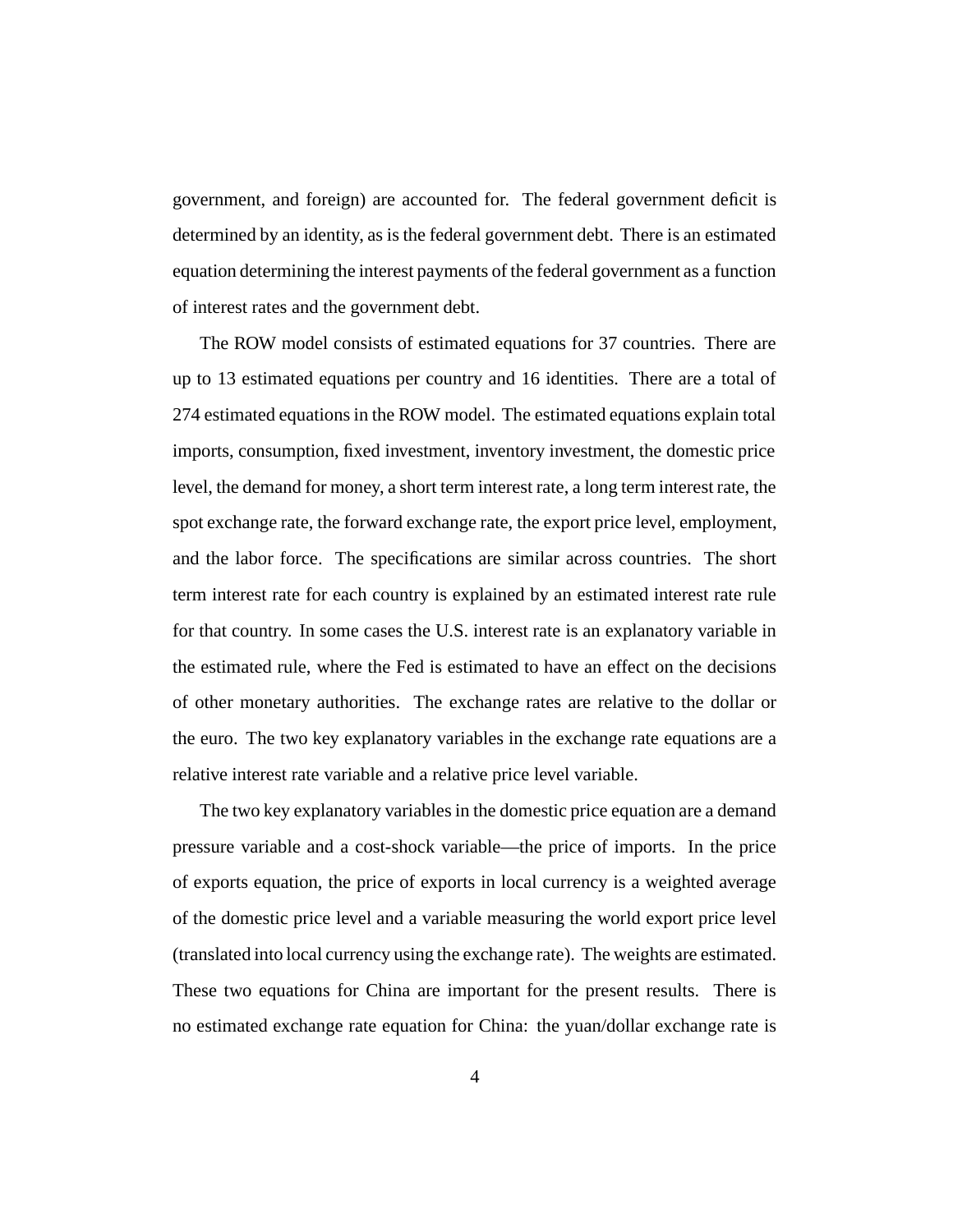exogenous.

There are 59 countries in the MC model (counting an "all other" category), and the trade share matrix is  $59 \times 59$ . Data permitting, a trade share equation is estimated for each country pair. In a trade share equation, the fraction of country *i*'s exports imported by country *j* is a function of the price of country *i*'s exports in dollars relative to a weighted average of all other countries' export prices in dollars (excluding oil exporting countries). The weights are trade shares lagged one quarter. A total of 1,302 trade share equations are estimated. Trade shares for which there are no estimated equations are still used in the solution of the MC model; they are simply taken as exogenous. The trade share data are from the IFS Direction of Trade data. Quarterly data are available back to 1960. While the trade share equations are all quarterly, the structural equations for some countries are estimated using annual data. Interpolation is used when necessary to convert annual variables to quarterly variables.

There are many links among countries. The use of the trade shares means that the differential effects of one country's total demand for imports on other countries' exports are accounted for. There are interest rate links through the U.S. interest rate affecting some other countries' rates in the estimated interest rate rules. In a few cases the euro (earlier German) interest rate affects other countries' interest rates. Exports are endogenous for each country, since they depend on the imports of other countries, which are endogenous. The price of exports in local currency of each country is endogenous, since they depend, as noted above, on the domestic price level and the world price level. The price of exports in dollars is endogenous because the price of exports in local currency is endogenous and the exchange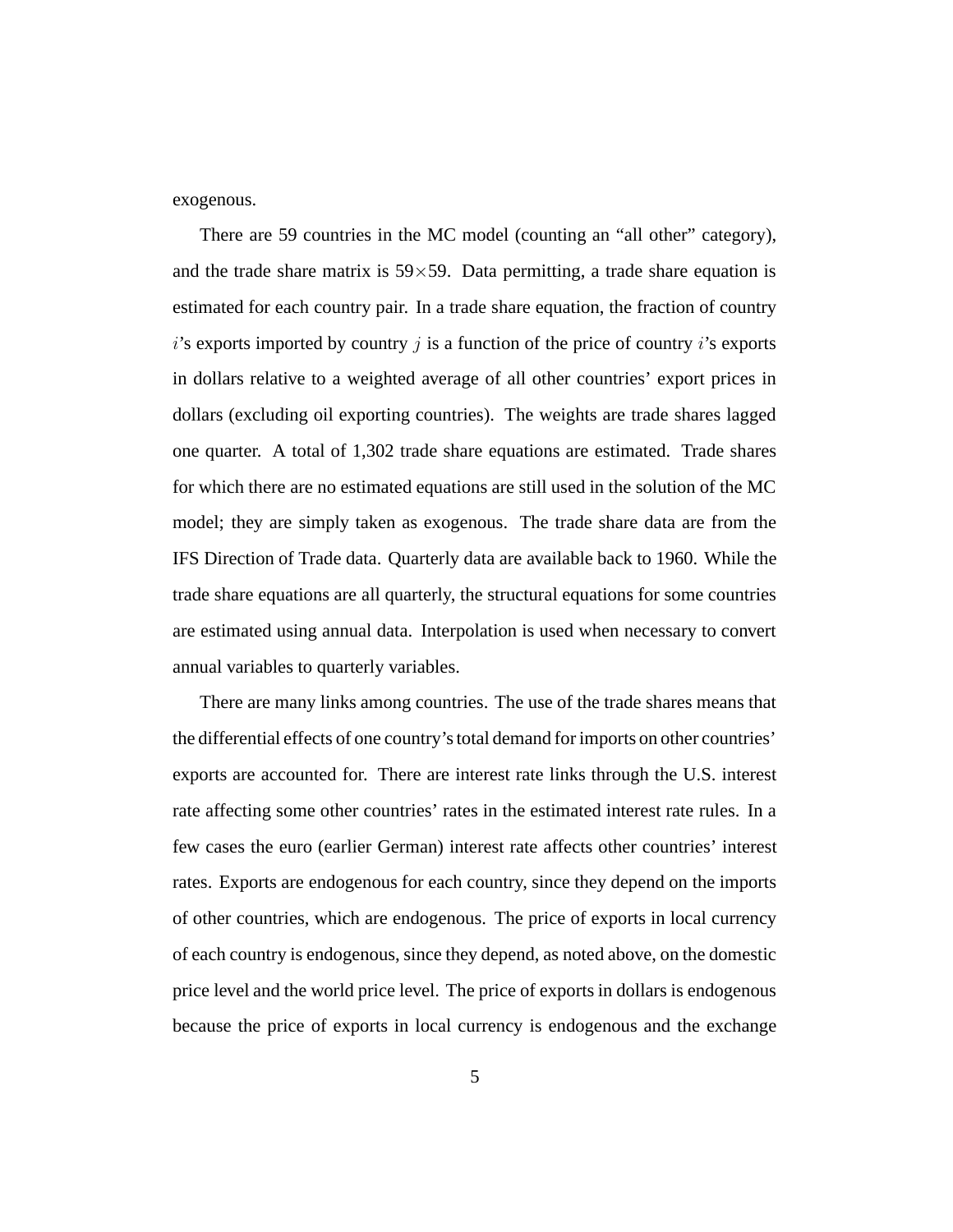rate is (for most countries) endogenous. The price of imports in each country is endogenous because it depends on the price of exports of the other countries weighted by the trade shares. Since, as noted above, the price of imports affects the domestic price level in each country's estimated domestic price equation, there are price links among countries. An increase in the price of exports in dollars in one country leads to increases in other countries' import prices, which affects their domestic and thus export prices, which feeds back to the original country, etc. Before discussing the experiments, it will be useful to review a few of the model's properties for the United States and China.

There are important real wealth effects in the US model. An increase in household wealth, say from an increase in stock prices or housing prices, leads to an increase in consumption. Spending out of real wealth is about 4 percent per year of the wealth change. Real disposable income is an explanatory variable in the consumption equations. DSGE models like the Galí and Gertler (2007) model have that property that a positive price shock is explosive unless the Fed raises the nominal interest rate more than the increase in the inflation rate. In other words, positive price shocks with the nominal interest rate held constant are expansionary (because the real interest rate falls). In the US model, however, they are contractionary. If there is a positive price shock, the real wage initially falls because nominal wages lag prices. This has a negative effect on consumption demand (because real income is an explanatory variable in the consumption equations). In addition, household real wealth falls because nominal asset prices don't initially rise as much as the price level. This has a negative effect on consumption through the wealth effect. There is little if any offset from lower real interest rates because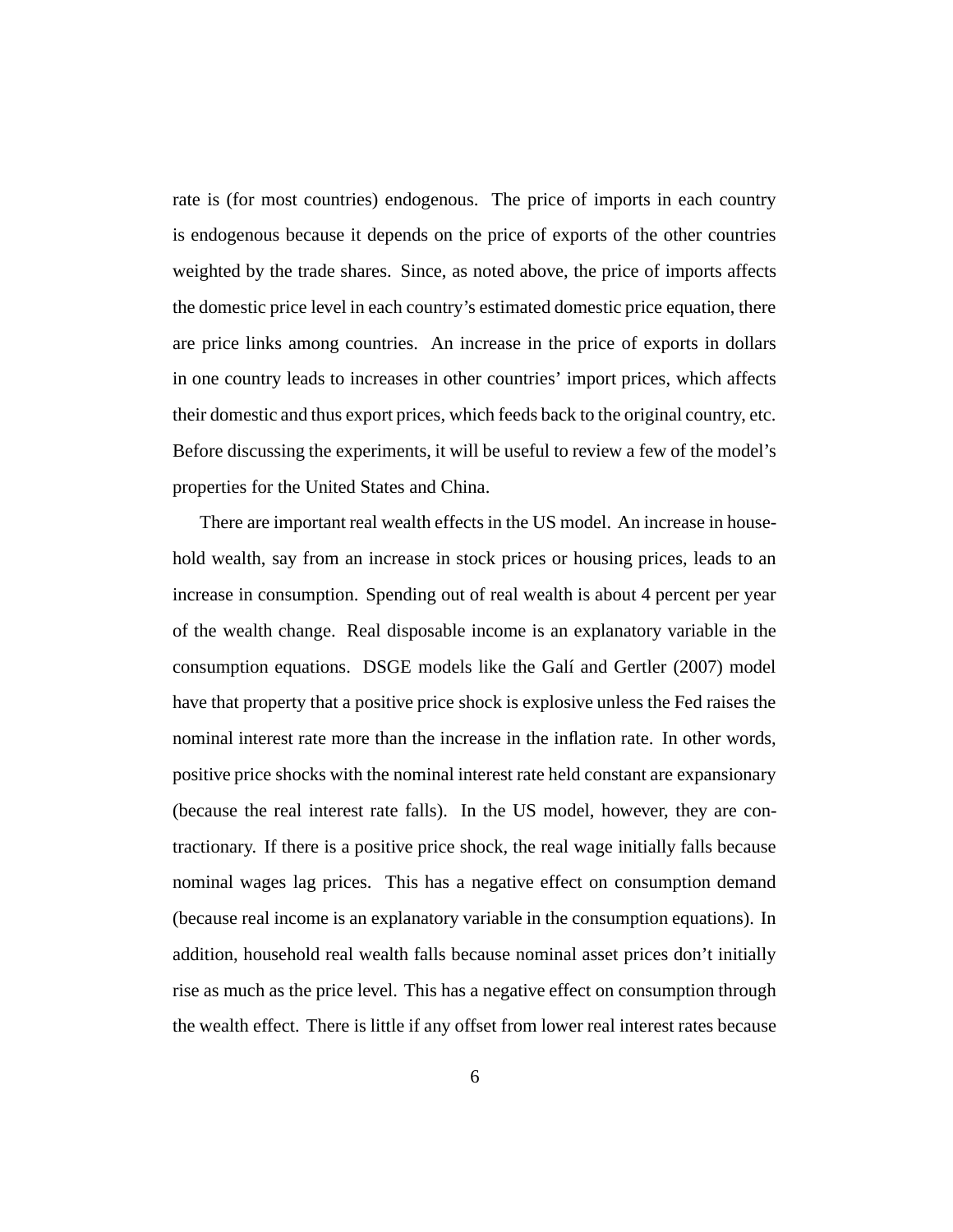households appear to respond more to nominal rates than to real rates. Positive price shocks are thus contractionary even if the Fed keeps the nominal interest rate unchanged. An increase in the price of imports of 10 percent in the MC model with the nominal interest rate unchanged leads to a decrease in real GDP of about .4 percent after four quarters. A tighter monetary policy would add to the contraction.

The structural equations for China are estimated using annual data, for the period 1984–2008. Because the data are not as good and the estimation period is smaller, less confidence can be placed on the Chinese estimated equations than on the U.S. estimated equations. Because of this, some robustness checks are reported in Section 4 using alternative specifications for the Chinese model. The first check concerns the response of Chinese export prices to the appreciation. Direct data on the price of exports for China are not available, and a series was constructed using U.S. export prices and the yuan/dollar exchange rate. Because of this, in the price of exports equation for China the weight on the domestic price level was not estimated. It was simply imposed to be 0.5, which is in line with estimated weights for other countries. For the first robustness check, the weight was change to 0.8.

The second robustness check concerns the effect of the price of imports on the domestic price level. The price of imports is an explanatory variable in the domestic price equation, and it will be seen that the estimated effect is large. The Chinese appreciation leads to a fairly large fall in the Chinese domestic price level. For the second check this effect was turned off by simply dropping the Chinese domestic price equation and taking the domestic price level to be exogenous.

The third check concerns the effect of a change in the domestic price level on real output. For the United States, as discussed above, an increase in the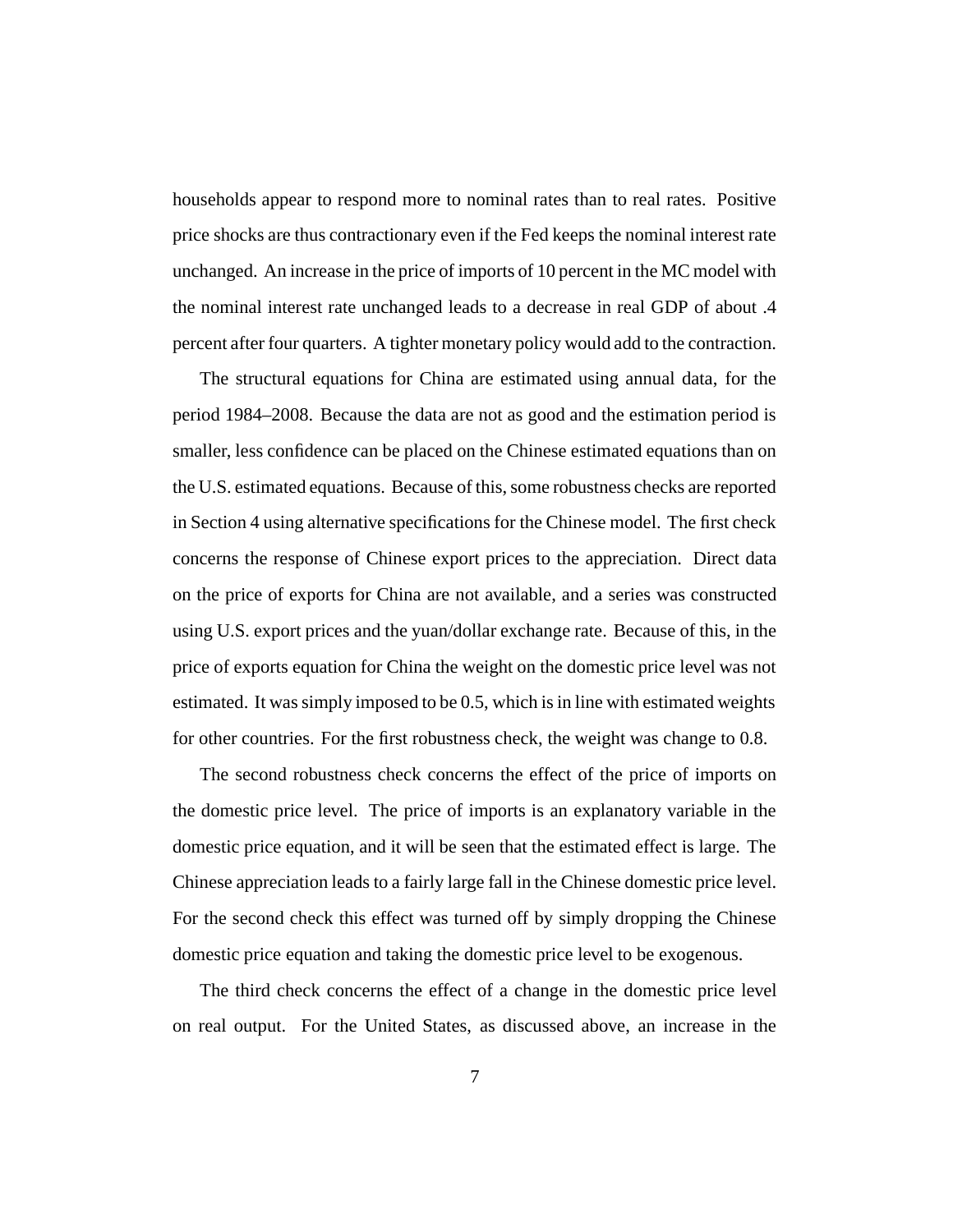domestic price level is contractionary, other things being equal, because of the fall in real wealth and real wages. Similarly, a decrease in the domestic price level is expansionary, other things being equal. This effect is not in the Chinese model because there are no data on wealth and wages in the model. If China is in fact like the United States in this respect, the fall in Chinese output from the appreciation is overestimated in the basic experiment because the expansionary effects from the fall in the Chinese domestic price level are not taken into account. In the basic experiment Chinese output simply falls because of the decrease in exports. For the third check it was assumed that Chinese government spending, which is exogenous in the basic case, is changed enough to completely offset the fall in output. In other words, it is assumed that the appreciation has no effect on Chinese output.

# **3 The Basic Experiment and Results**

At the time of this writing trade share data are available through 2008:4. The simulation period was taken to be 1999:1–2008:4. There are a total of 1,604 estimated equations in the model counting the trade share equations, and the first step was to add the estimated residuals to these equations and take them as exogenous. This means that when the model is solved, a perfect tracking solution is obtained. The second step was to decrease the yuan/dollar exchange rate by 25 percent from its actual value for each quarter. For example, the actual yuan/dollar exchange rate in 1999:1 was 8.2787, and the new value was taken to be 0.75 times this, or 6.6090. This was done for each of the 40 quarters.

The model was then solved with this change imposed. No other changes were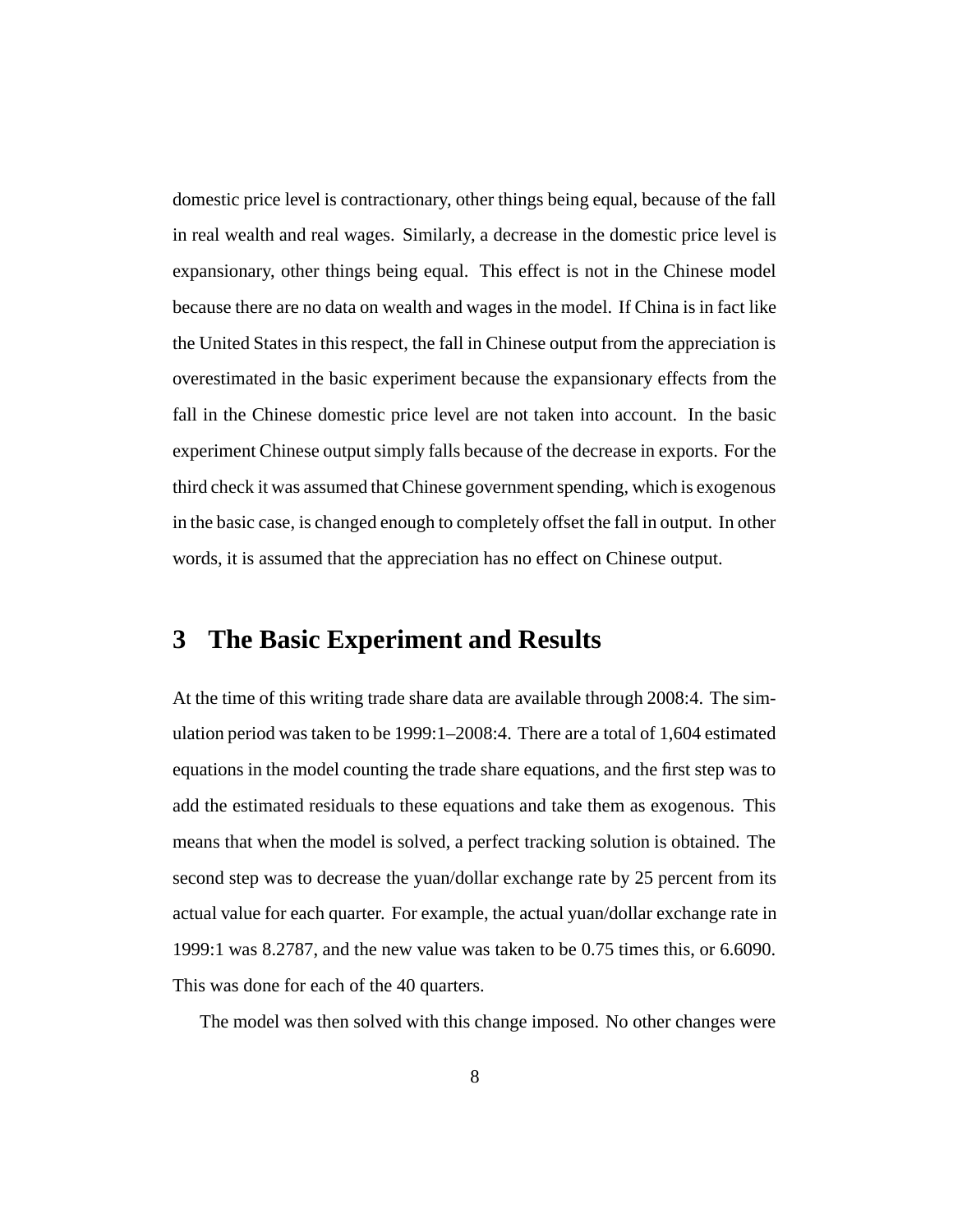made. For example, all the estimated exchange rate equations were left in. To the extent that the predicted values from these equations are not affected much, the exchange rates relative to the dollar do not change much, which means there is also an appreciation of the yuan relative to other currencies. For exchange rates that are exogenous, there is an exact 25 percent appreciation of the yuan relative to these currencies since the exchange rates are relative to the dollar.

Because of the many links among countries, the results are not easy to explain. The following is a step by step discussion, but the actual story is in fact more complicated because of the simultaneity. The results referred to below are presented in Table 1. The variables are defined at the bottom of the table and are defined in the text in the order they are listed in Table 1. When a variable is said to increase or decrease, this always refers to the new solution value relative to the base value. Results are presented in Table 1 for the fourth quarter of each year. When the variable is only annual, the results are for the year.

The appreciation of the yuan leads to a decrease in Chinese import prices (*PMch*), which through the domestic price equation leads to a decrease in Chinese domestic prices (*P Ych*). After four years domestic prices are down 15.15 percent, which is a large change. The decrease in domestic prices and the decrease in the world price of exports in yuan (because of the appreciation) leads through the export price equation to a decrease in Chinese export prices in yuan (*P Xch*). After four years export prices are down 20.10 percent, which is also a large change. The dollar price of Chinese exports (*P X*\$*ch*) increases, but by less than it would have had Chinese export prices in yuan not fallen. The initial increase is 10.81 percent,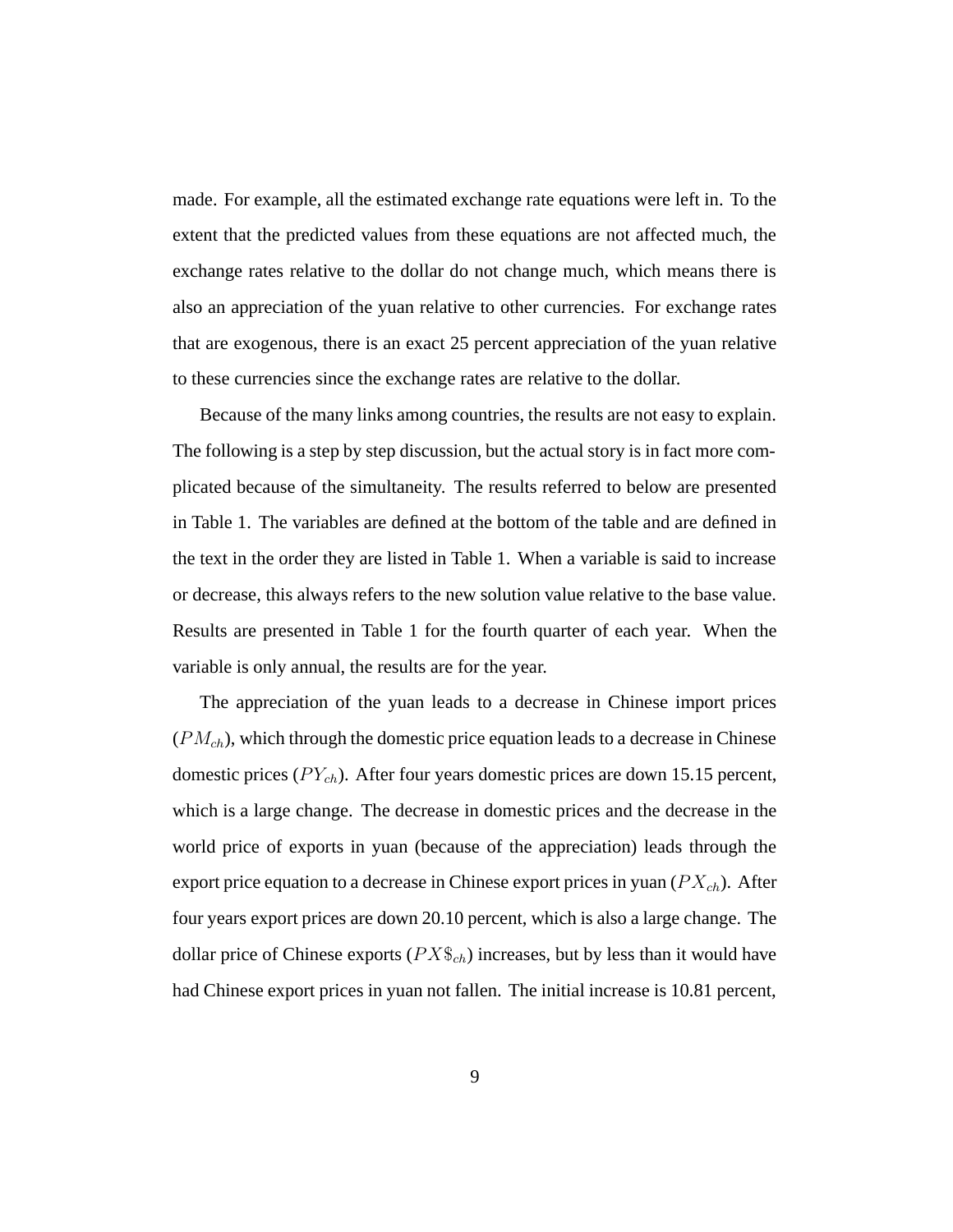| qtr    | ${\cal PM}_{ch}$ | ${\cal P}Y_{ch}$ | $PX_{ch}$         | $PX\$_{ch}$ | $\mathcal{X}_{ch,us}$ | $EX_{ch}$ | $Y_{ch}$  | $\mathcal{IM}_{\mathit{ch}}$ |           |          |
|--------|------------------|------------------|-------------------|-------------|-----------------------|-----------|-----------|------------------------------|-----------|----------|
| 1999.4 | $-24.91$         | $-8.06$          | $-16.89$          | 10.81       | $-3.48$               | $-1.50$   | $-0.50$   | $-0.16$                      |           |          |
| 2000.4 | $-24.90$         | $-11.93$         | $-18.65$          | 8.47        | $-5.75$               | $-3.01$   | $-1.23$   | $-0.53$                      |           |          |
| 2001.4 | $-24.88$         | $-13.94$         | $-19.56$          | 7.25        | $-7.32$               | $-4.10$   | $-1.75$   | $-1.02$                      |           |          |
| 2002.4 | $-24.85$         | $-15.15$         | $-20.10$          | 6.53        | $-8.34$               | $-4.85$   | $-2.30$   | $-1.59$                      |           |          |
| 2003.4 | $-24.81$         | $-16.07$         | $-20.50$          | 6.00        | $-8.90$               | $-5.50$   | $-2.97$   | $-2.27$                      |           |          |
| 2004.4 | $-24.77$         | $-16.75$         | $-20.78$          | 5.63        | $-9.23$               | $-5.84$   | $-3.43$   | $-2.95$                      |           |          |
| 2005.4 | $-24.74$         | $-17.37$         | $-21.03$          | 5.29        | $-9.32$               | $-6.14$   | $-3.97$   | $-3.63$                      |           |          |
| 2006.4 | $-24.71$         | $-17.83$         | $-21.21$          | 5.05        | $-9.30$               | $-6.29$   | $-4.32$   | $-4.25$                      |           |          |
| 2007.4 | $-24.68$         | $-18.11$         | $-21.30$          | 4.93        | $-9.29$               | $-6.62$   | $-4.45$   | $-4.72$                      |           |          |
| 2008.4 | $-24.66$         | $-18.35$         | $-21.39$          | 4.82        | $-9.11$               | $-7.14$   | $-4.64$   | $-5.12$                      |           |          |
|        |                  |                  |                   |             |                       |           |           |                              |           |          |
| qtr    | $PM_{us}$        | $PY_{us}$        | $PX_{us}$         | $AA_{us}$   | ${\cal YD}_{us}$      | $RS_{us}$ | $IM_{us}$ | $\mathcal{X}_{us,ch}$        | $EX_{us}$ | $C_{us}$ |
| 1999.4 | 0.64             | 0.11             | 0.18              | $-0.14$     | $-0.12$               | 0.02      | $-0.21$   | $-0.32$                      | $-0.01$   | $-0.06$  |
| 2000.4 | 0.53             | 0.15             | 0.20              | $-0.15$     | $-0.11$               | 0.01      | $-0.32$   | $-0.99$                      | $-0.03$   | $-0.08$  |
| 2001.4 | 0.56             | 0.18             | 0.24              | $-0.16$     | $-0.11$               | $0.01\,$  | $-0.35$   | $-1.70$                      | $-0.01$   | $-0.09$  |
| 2002.4 | 0.66             | 0.23             | 0.29              | $-0.19$     | $-0.12$               | 0.02      | $-0.36$   | $-2.50$                      | 0.01      | $-0.10$  |
| 2003.4 | 0.82             | 0.28             | 0.36              | $-0.22$     | $-0.15$               | 0.02      | $-0.39$   | $-3.56$                      | $-0.01$   | $-0.11$  |
| 2004.4 | 0.95             | 0.34             | 0.43              | $-0.25$     | $-0.17$               | 0.03      | $-0.44$   | $-4.76$                      | 0.04      | $-0.13$  |
| 2005.4 | 1.04             | 0.40             | 0.49              | $-0.28$     | $-0.19$               | 0.03      | $-0.49$   | $-5.75$                      | 0.00      | $-0.15$  |
| 2006.4 | 1.19             | 0.47             | 0.57              | $-0.30$     | $-0.21$               | 0.03      | $-0.54$   | $-6.54$                      | 0.07      | $-0.16$  |
| 2007.4 | 1.26             | 0.53             | 0.64              | $-0.34$     | $-0.22$               | 0.04      | $-0.58$   | $-6.93$                      | 0.08      | $-0.18$  |
| 2008.4 | 1.31             | 0.59             | 0.69              | $-0.42$     | $-0.22$               | 0.03      | $-0.59$   | $-7.15$                      | 0.18      | $-0.19$  |
| qtr    | $Y_{us}$         | $J_{us}$         | ${\cal J}^a_{us}$ |             |                       |           |           |                              |           |          |
| 1999.4 | $-0.05$          | $-0.03$          | $-40.8$           |             |                       |           |           |                              |           |          |
| 2000.4 | $-0.05$          | $-0.05$          | $-68.0$           |             |                       |           |           |                              |           |          |
| 2001.4 | $-0.04$          | $-0.05$          | $-67.1$           |             |                       |           |           |                              |           |          |
| 2002.4 | $-0.03$          | $-0.05$          | $-57.1$           |             |                       |           |           |                              |           |          |
| 2003.4 | $-0.04$          | $-0.05$          | $-58.7$           |             |                       |           |           |                              |           |          |
| 2004.4 | $-0.04$          | $-0.05$          | $-60.8$           |             |                       |           |           |                              |           |          |
| 2005.4 | $-0.05$          | $-0.05$          | $-68.2$           |             |                       |           |           |                              |           |          |
| 2006.4 | $-0.04$          | $-0.05$          | $-64.0$           |             |                       |           |           |                              |           |          |
| 2007.4 | $-0.03$          | $-0.04$          | $-54.1$           |             |                       |           |           |                              |           |          |
| 2008.4 | $-0.02$          | $-0.03$          | $-43.8$           |             |                       |           |           |                              |           |          |

**Table 1 Chinese Appreciation of 25 Percent Percentage Deviations from Base in Percentage Points**

*<sup>a</sup>*units in thousands of jobs

Simulation period 1999:1–2008:4.

 $PM$  = import price level,  $PY$  = domestic price level,  $PX$  = export price level,

 $PX$ \$ = export price level in dollars,  $X_{i,j}$  = exports from *i* to *j*,

 $EX =$  total exports,  $Y =$  real output,  $I\tilde{M} =$  total imports,

 $AA$  = real wealth,  $YD$  = real disposable income,  $RS$  = short term interest rate,

 $C =$  consumption,  $J =$  employment.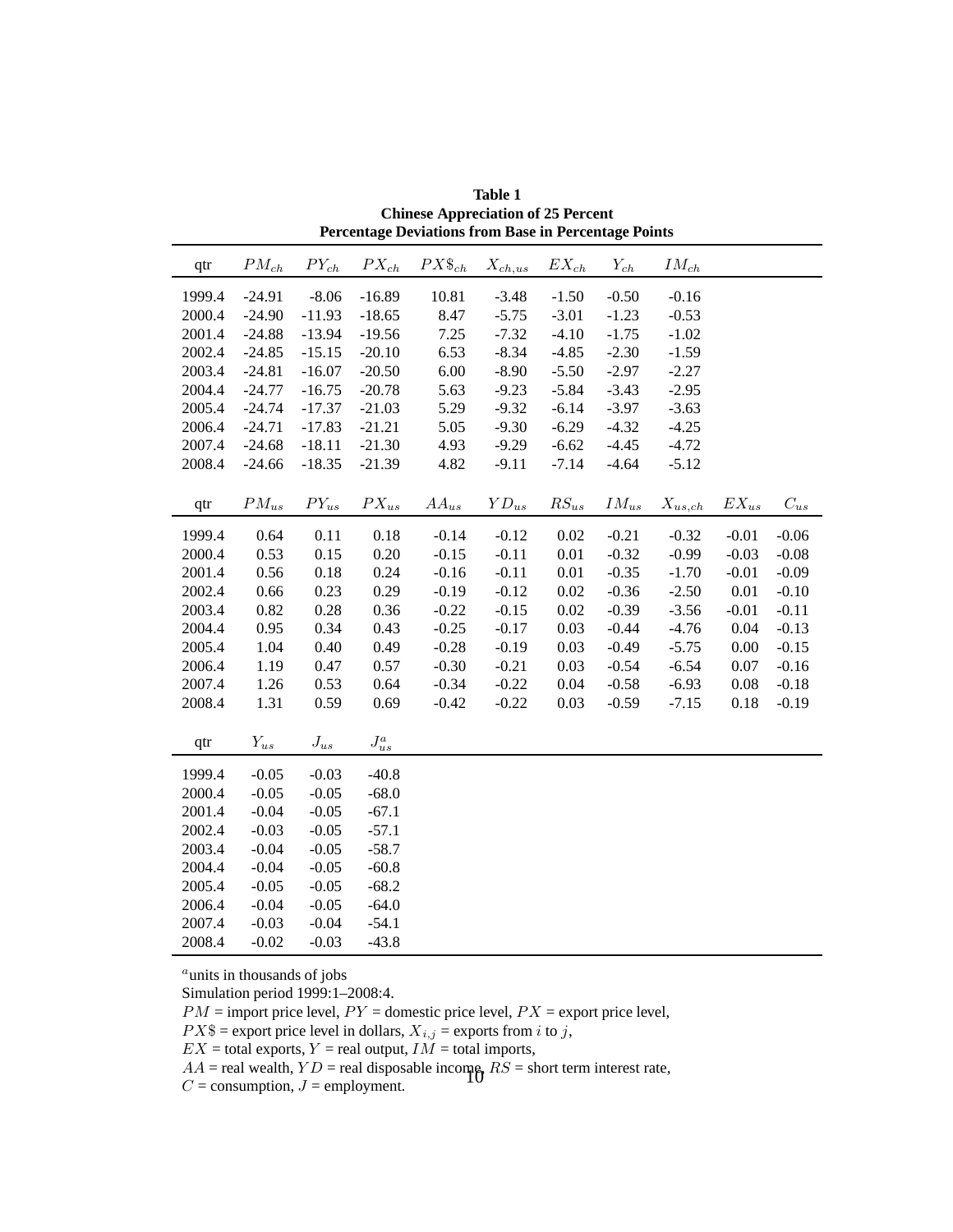and after four years the increase is down to 6.53 percent.

The higher dollar price of Chinese exports relative to the dollar price of other countries' exports leads through the trade share equations to a decrease in the demand for Chinese exports. For example, exports to the United States (*Xch,us*) are down 3.48 percent initially and 8.34 percent after four years. Total Chinese exports (*EXch*) are down 1.50 percent initially and 4.85 percent after four years. The fall in exports has a negative effect on Chinese GDP (*Ych*), which in turn has a negative effect on total Chinese imports (*IMch*).

Turning to the United States, the import price deflator (*PMus*) is higher because of the higher price of Chinese imports. This leads to an increase in U.S. domestic prices (*P Yus*) through the domestic price equation. This in turn leads to an increase in the price of U.S. exports (*P Xus*) through the export price equation. The increase in the U.S. price level leads to a decrease in real wealth (*AAus*) and a decrease in real disposable income (*Y Dus*). There is a slight increase in the short term interest rate (*RSus*). According to the U.S. estimated interest rate rule, *RSus* responds positively to an increase in inflation and negatively to a fall in output. The fall in output is small (discussed below), and the inflation effect dominates in that the short term interest rate is up slightly.

There are both positive and negative effects on U.S. GDP. Total U.S. imports (*IMus*) are down, in large part because of the fall in imports from China, which is a positive effect. U.S. exports to China (*Xus,ch*) are down because of the decreased demand from China due to the contraction of the Chinese economy. Total U.S. exports (*EXus*) are, however, down only slightly, and so there is only a small effect on U.S. output from export changes. U.S. consumption (*Cus*) is down because of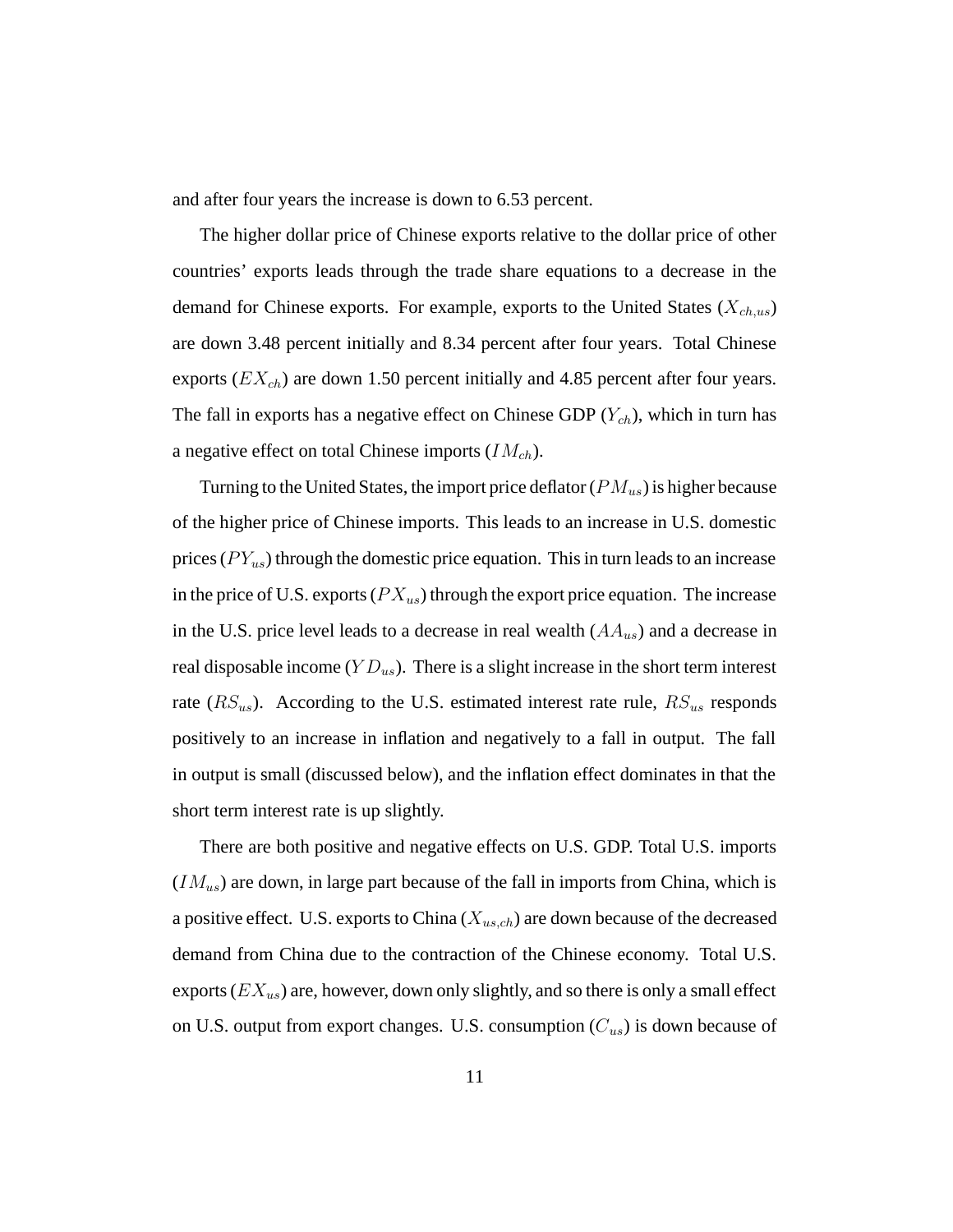the fall in real wealth and real income, which is a negative effect on U.S. output. The increase in the short term interest rate also has a negative effect on U.S. output, although this effect is small because the change in the interest rate is small.

The net effect on U.S. output is negative but small. The decrease is 0.05 percent after one year and 0.03 percent after four years. The net effect on U.S. jobs is correspondingly small: a decrease of 0.03 percent (40,800 jobs) after one year and 0.05 percent (57,100 jobs) after four years.

To summarize, the main expansionary effect on U.S. output from the appreciation of the yuan is the fall in U.S. imports from China. The main contractionary effect is through higher U.S. prices and the fall in exports to China. The net effect on U.S. output could go either way, and it is in fact slightly negative. The net effect is, however, very small, and as a rough approximation one might say that the Chinese appreciation is a wash relative to U.S. output and employment.

The present results are certainly at odds with Krugman's estimate of 1.4 million fewer jobs. (This may show the danger of back-of-the-envelope calculations when it comes to exchange rate effects!) They suggest that even if the United States convinced China to appreciate the yuan, there would be little effect on U.S. output and employment.

# **4 Robustness Checks**

As discussed at the end of Section 2, three robustness checks were made. For the first the weight on the domestic price level in the Chinese export price equation is changed from 0.5 to 0.8. No other changes were made. The results are presented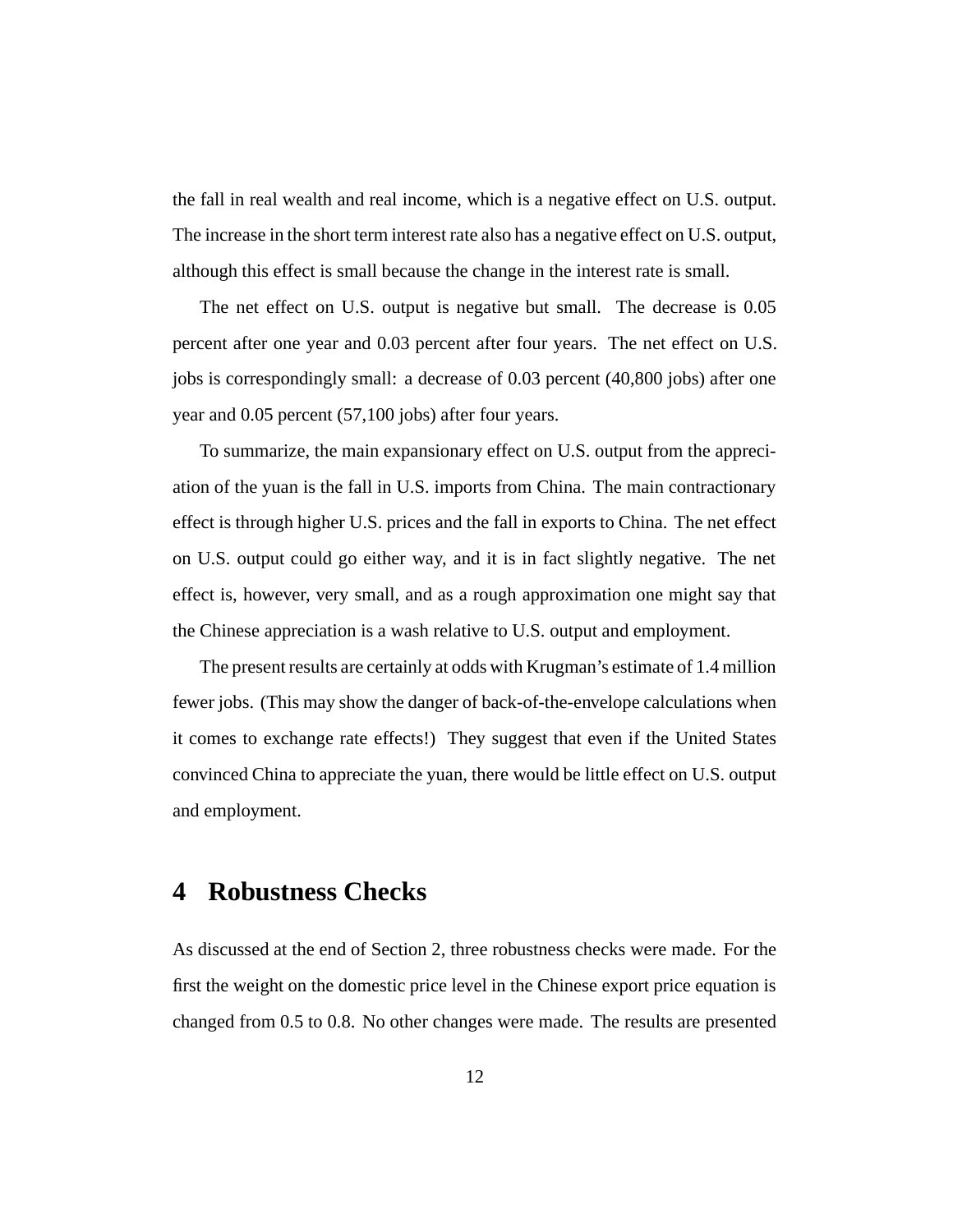in Table 2. In this case the price of exports in yuan fall less and so the price of exports in dollars rises more. The initial increase in *P X*\$*ch* is now 17.59 percent compared to 10.81 percent in Table 1. This results in Chinese exports, output, and imports all falling more. Also, U.S. import prices rise more due to the larger increase in Chinese export prices, which leads to U.S. domestic prices rising more. U.S. imports from China are down more because of the higher Chinese export price. U.S. output and employment are down slightly more in this case, but again the output and employment effects are modest.

For the second check, reported in Table 3, the Chinese domestic price equation is dropped. No other changes were made from the Table 1 experiment. This leads to a smaller decrease in the Chinese export prices in yuan because, unlike in Table 1, there is no effect from a fall in the domestic price level on export prices. The increase in Chinese export prices in dollars is thus larger. Tables 2 and 3 are thus similar relative to Table 1 in that Chinese export prices in dollars are higher. The increase is larger in Table 3 (except for the first year). The story for Table 3 is thus similar to that for Table 2, only the differences between Tables 3 and 1 are larger than those between Tables 2 and 1. U.S. output falls by 0.09 percent after four years, and employment falls by 137,300 jobs. These effects are still quite small.

For the third check, reported in Table 4, the output effect on China was turned off by having government spending offset any contractionary effects. No other changes were made from the Table 1 experiment. In this case Chinese domestic prices do not fall as much as in Table 1 because there is no negative demand effect from lower output. This leads to a smaller fall in Chinese export prices in yuan and so a larger rise in export prices in dollars. The price effect on the United States is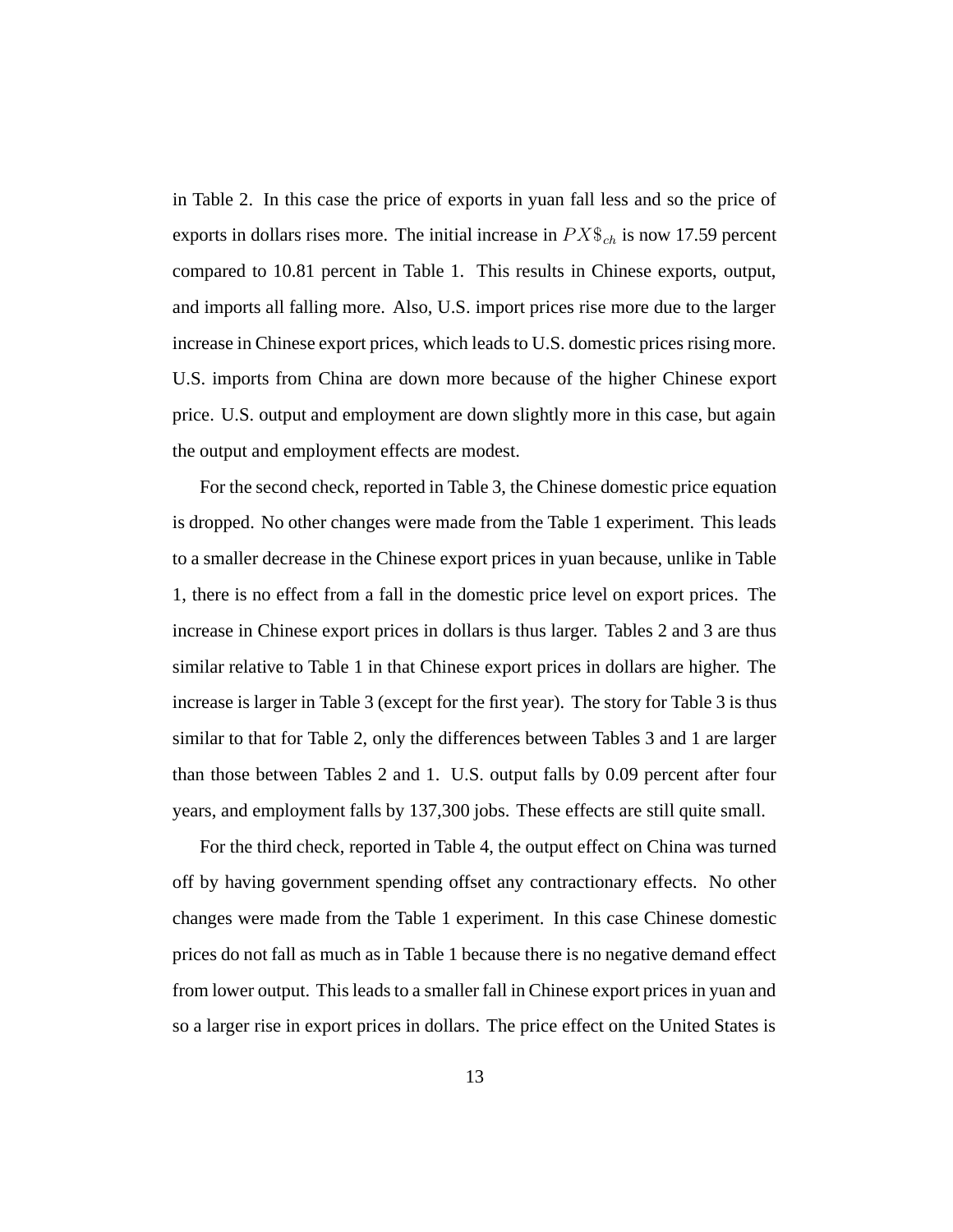| qtr    | $PM_{ch}$ | ${\cal P}Y_{ch}$ | $PX_{ch}$         | $PX\$_{ch}$ | $\mathcal{X}_{ch,us}$ | $EX_{ch}$          | $Y_{ch}$  | $IM_{ch}$             |           |          |
|--------|-----------|------------------|-------------------|-------------|-----------------------|--------------------|-----------|-----------------------|-----------|----------|
| 1999.4 | $-24.86$  | $-8.22$          | $-11.81$          | 17.59       | $-5.58$               | $-2.36$            | $-0.79$   | $-0.25$               |           |          |
| 2000.4 | $-24.85$  | $-12.39$         | $-15.02$          | 13.31       | $-9.01$               | $-4.61$            | $-1.88$   | $-0.82$               |           |          |
| 2001.4 | $-24.82$  | $-14.64$         | $-16.76$          | 10.99       | $-11.24$              | $-6.12$            | $-2.62$   | $-1.55$               |           |          |
| 2002.4 | $-24.77$  | $-16.08$         | $-17.87$          | 9.50        | $-12.55$              | $-7.09$            | $-3.39$   | $-2.38$               |           |          |
| 2003.4 | $-24.72$  | $-17.24$         | $-18.76$          | 8.32        | $-13.12$              | $-7.90$            | $-4.28$   | $-3.33$               |           |          |
| 2004.4 | $-24.68$  | $-18.08$         | $-19.40$          | 7.47        | $-13.33$              | $-8.21$            | $-4.85$   | $-4.26$               |           |          |
| 2005.4 | $-24.65$  | $-18.84$         | $-19.98$          | 6.70        | $-13.18$              | $-8.49$            | $-5.51$   | $-5.15$               |           |          |
| 2006.4 | $-24.61$  | $-19.37$         | $-20.38$          | 6.16        | $-12.87$              | $-8.51$            | $-5.86$   | $-5.91$               |           |          |
| 2007.4 | $-24.58$  | $-19.65$         | $-20.57$          | 5.91        | $-12.59$              | $-8.78$            | $-5.93$   | $-6.46$               |           |          |
| 2008.4 | $-24.57$  | $-19.86$         | $-20.72$          | 5.70        | $-12.14$              | $-9.33$            | $-6.09$   | $-6.88$               |           |          |
|        |           |                  |                   |             |                       |                    |           |                       |           |          |
| qtr    | $PM_{us}$ | $PY_{us}$        | ${\cal P} X_{us}$ | $AA_{us}$   | ${\cal YD}_{us}$      | $\mathit{RS}_{us}$ | $IM_{us}$ | $\mathcal{X}_{us,ch}$ | $EX_{us}$ | $C_{us}$ |
| 1999.4 | 1.02      | 0.18             | 0.28              | $-0.23$     | $-0.19$               | 0.03               | $-0.34$   | $-0.51$               | $-0.03$   | $-0.10$  |
| 2000.4 | 0.81      | 0.24             | 0.32              | $-0.23$     | $-0.17$               | 0.02               | $-0.49$   | $-1.54$               | $-0.05$   | $-0.13$  |
| 2001.4 | 0.83      | 0.28             | 0.36              | $-0.24$     | $-0.16$               | 0.02               | $-0.53$   | $-2.59$               | $-0.03$   | $-0.13$  |
| 2002.4 | 0.94      | 0.33             | 0.42              | $-0.28$     | $-0.17$               | 0.03               | $-0.53$   | $-3.73$               | $-0.01$   | $-0.14$  |
| 2003.4 | 1.12      | 0.40             | 0.50              | $-0.31$     | $-0.20$               | 0.03               | $-0.55$   | $-5.22$               | $-0.05$   | $-0.15$  |
| 2004.4 | 1.26      | 0.47             | 0.59              | $-0.34$     | $-0.23$               | 0.04               | $-0.59$   | $-6.86$               | 0.03      | $-0.17$  |
| 2005.4 | 1.35      | 0.55             | 0.65              | $-0.36$     | $-0.25$               | 0.03               | $-0.63$   | $-8.13$               | $-0.02$   | $-0.19$  |
| 2006.4 | 1.50      | 0.62             | 0.74              | $-0.39$     | $-0.27$               | 0.04               | $-0.67$   | $-9.07$               | 0.08      | $-0.21$  |
| 2007.4 | 1.57      | 0.69             | 0.82              | $-0.42$     | $-0.27$               | 0.04               | $-0.70$   | $-9.44$               | 0.10      | $-0.22$  |
| 2008.4 | 1.60      | 0.75             | 0.88              | $-0.53$     | $-0.26$               | 0.04               | $-0.70$   | $-9.57$               | 0.24      | $-0.23$  |
|        |           |                  |                   |             |                       |                    |           |                       |           |          |
| qtr    | $Y_{us}$  | ${\cal J}_{us}$  | ${\cal J}^a_{us}$ |             |                       |                    |           |                       |           |          |
| 1999.4 | $-0.09$   | $-0.05$          | $-66.0$           |             |                       |                    |           |                       |           |          |
| 2000.4 | $-0.08$   | $-0.09$          | $-108.4$          |             |                       |                    |           |                       |           |          |
| 2001.4 | $-0.07$   | $-0.08$          | $-104.8$          |             |                       |                    |           |                       |           |          |
| 2002.4 | $-0.05$   | $-0.07$          | $-86.3$           |             |                       |                    |           |                       |           |          |
| 2003.4 | $-0.06$   | $-0.07$          | $-83.0$           |             |                       |                    |           |                       |           |          |
| 2004.4 | $-0.05$   | $-0.06$          | $-81.6$           |             |                       |                    |           |                       |           |          |
| 2005.4 | $-0.06$   | $-0.07$          | $-86.4$           |             |                       |                    |           |                       |           |          |
| 2006.4 | $-0.04$   | $-0.06$          | $-76.8$           |             |                       |                    |           |                       |           |          |
| 2007.4 | $-0.04$   | $-0.05$          | $-60.5$           |             |                       |                    |           |                       |           |          |
| 2008.4 | $-0.02$   | $-0.04$          | $-45.2$           |             |                       |                    |           |                       |           |          |

**Table 2 Chinese Appreciation of 25 Percent:** *P Ych* **Weight of 0.8 for** *P Xch* **Percentage Deviations from Base in Percentage Points**

See notes to Table 1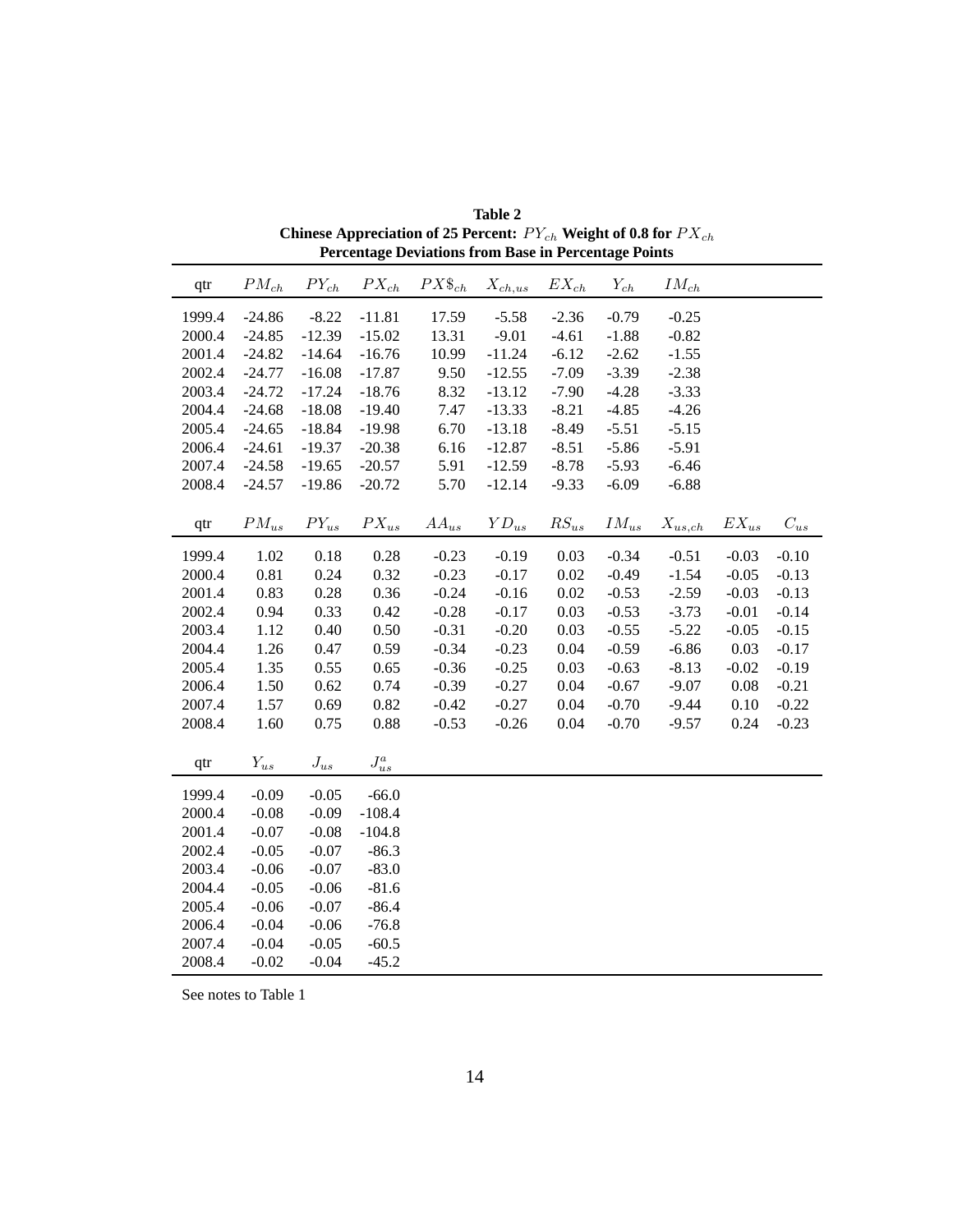| qtr    | $PM_{ch}$ | ${\cal P}Y_{ch}$ | $PX_{ch}$         | $PX\$_{ch}$ | $X_{ch,us}$                         | $EX_{\mathit{ch}}$ | $Y_{ch}$  | $IM_{ch}$             |           |          |
|--------|-----------|------------------|-------------------|-------------|-------------------------------------|--------------------|-----------|-----------------------|-----------|----------|
| 1999.4 | $-24.88$  | 0.00             | $-13.29$          | 15.61       | $-4.98$                             | $-2.12$            | $-0.71$   | $-0.22$               |           |          |
| 2000.4 | $-24.83$  | 0.00             | $-13.25$          | 15.66       | $-9.21$                             | $-4.58$            | $-1.86$   | $-0.79$               |           |          |
| 2001.4 | $-24.77$  | 0.00             | $-13.20$          | 15.73       | $-12.81$                            | $-6.75$            | $-2.84$   | $-1.59$               |           |          |
| 2002.4 | $-24.69$  | 0.00             | $-13.13$          | 15.83       | $-15.68$                            | $-8.53$            | $-3.99$   | $-2.62$               |           |          |
| 2003.4 | $-24.59$  | 0.00             | $-13.03$          | 15.96       | $-17.79$                            | $-10.25$           | $-5.46$   | $-3.93$               |           |          |
| 2004.4 | $-24.50$  | 0.00             | $-12.92$          | 16.11       | $-19.47$                            | $-11.40$           | $-6.66$   | $-5.37$               |           |          |
| 2005.4 | $-24.41$  | 0.00             | $-12.80$          | 16.27       | $-20.69$                            | $-12.62$           | $-8.12$   | $-6.93$               |           |          |
| 2006.4 | $-24.30$  | 0.00             | $-12.67$          | 16.44       | $-21.69$                            | $-13.50$           | $-9.23$   | $-8.47$               |           |          |
| 2007.4 | $-24.18$  | 0.00             | $-12.52$          | 16.65       | $-22.62$                            | $-14.80$           | $-9.95$   | $-9.81$               |           |          |
| 2008.4 | $-24.10$  | 0.00             | $-12.40$          | 16.80       | $-23.11$                            | $-16.62$           | $-10.77$  | $-11.04$              |           |          |
|        |           |                  |                   |             |                                     |                    |           |                       |           |          |
| qtr    | $PM_{us}$ | $PY_{us}$        | $PX_{us}$         | $AA_{us}$   | $\boldsymbol{Y}\boldsymbol{D}_{us}$ | $RS_{us}$          | $IM_{us}$ | $\mathcal{X}_{us,ch}$ | $EX_{us}$ | $C_{us}$ |
| 1999.4 | 0.91      | 0.16             | 0.25              | $-0.20$     | $-0.17$                             | 0.03               | $-0.30$   | $-0.45$               | $-0.02$   | $-0.09$  |
| 2000.4 | 0.94      | 0.25             | 0.35              | $-0.26$     | $-0.20$                             | 0.02               | $-0.52$   | $-1.49$               | $-0.05$   | $-0.14$  |
| 2001.4 | 1.13      | 0.33             | 0.44              | $-0.31$     | $-0.21$                             | 0.02               | $-0.65$   | $-2.69$               | $-0.04$   | $-0.17$  |
| 2002.4 | 1.44      | 0.45             | 0.58              | $-0.40$     | $-0.27$                             | 0.04               | $-0.76$   | $-4.16$               | $-0.04$   | $-0.20$  |
| 2003.4 | 1.89      | 0.59             | 0.76              | $-0.48$     | $-0.35$                             | 0.05               | $-0.92$   | $-6.25$               | $-0.12$   | $-0.25$  |
| 2004.4 | 2.27      | 0.75             | 0.96              | $-0.57$     | $-0.43$                             | 0.06               | $-1.10$   | $-8.76$               | $-0.07$   | $-0.31$  |
| 2005.4 | 2.63      | 0.93             | 1.15              | $-0.67$     | $-0.51$                             | 0.06               | $-1.29$   | $-11.07$              | $-0.19$   | $-0.37$  |
| 2006.4 | 3.14      | 1.12             | 1.39              | $-0.78$     | $-0.60$                             | 0.08               | $-1.48$   | $-13.15$              | $-0.09$   | $-0.43$  |
| 2007.4 | 3.41      | 1.33             | 1.62              | $-0.89$     | $-0.64$                             | 0.08               | $-1.65$   | $-14.49$              | $-0.09$   | $-0.48$  |
| 2008.4 | 3.72      | 1.51             | 1.83              | $-1.17$     | $-0.66$                             | 0.08               | $-1.76$   | $-15.50$              | 0.11      | $-0.53$  |
|        |           |                  |                   |             |                                     |                    |           |                       |           |          |
| qtr    | $Y_{us}$  | ${\cal J}_{us}$  | ${\cal J}^a_{us}$ |             |                                     |                    |           |                       |           |          |
| 1999.4 | $-0.08$   | $-0.05$          | $-58.7$           |             |                                     |                    |           |                       |           |          |
| 2000.4 | $-0.09$   | $-0.09$          | $-112.6$          |             |                                     |                    |           |                       |           |          |
| 2001.4 | $-0.10$   | $-0.11$          | $-132.3$          |             |                                     |                    |           |                       |           |          |
| 2002.4 | $-0.09$   | $-0.11$          | $-137.3$          |             |                                     |                    |           |                       |           |          |
| 2003.4 | $-0.12$   | $-0.13$          | $-161.4$          |             |                                     |                    |           |                       |           |          |
| 2004.4 | $-0.13$   | $-0.15$          | $-186.8$          |             |                                     |                    |           |                       |           |          |
| 2005.4 | $-0.16$   | $-0.17$          | $-222.2$          |             |                                     |                    |           |                       |           |          |
| 2006.4 | $-0.16$   | $-0.18$          | $-239.9$          |             |                                     |                    |           |                       |           |          |
| 2007.4 | $-0.16$   | $-0.18$          | $-241.7$          |             |                                     |                    |           |                       |           |          |
| 2008.4 | $-0.15$   | $-0.18$          | $-228.8$          |             |                                     |                    |           |                       |           |          |

**Table 3 Chinese Appreciation of 25 Percent: Chinese**  $PY$  **<b>Equation Dropped Percentage Deviations from Base in Percentage Points**

See notes to Table 1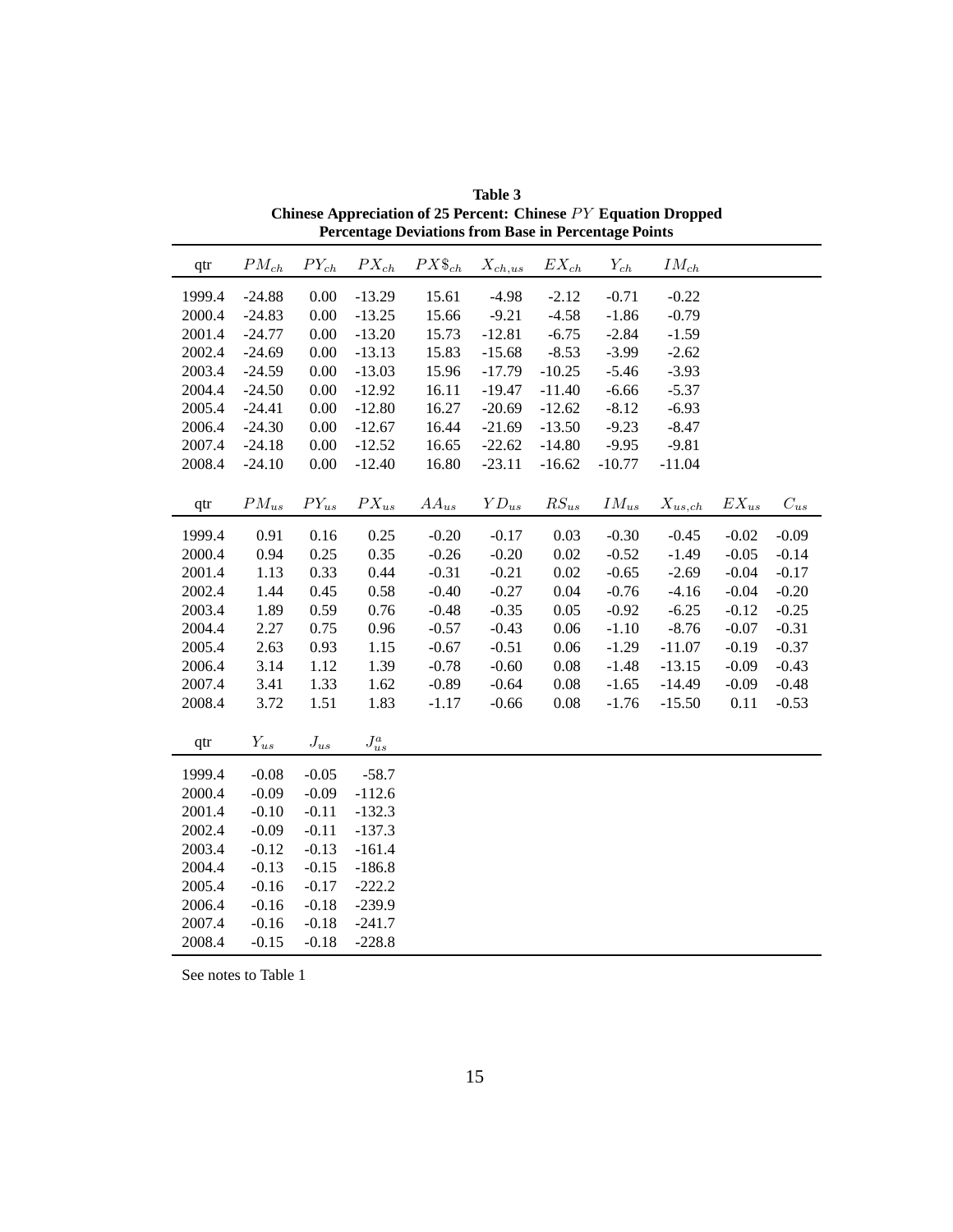| qtr    | $PM_{ch}$ | ${\cal P}Y_{ch}$ | $PX_{ch}$         | $PX\$_{ch}$ | $X_{ch,us}$ | $EX_{\mathit{ch}}$ | $Y_{ch}$  | $IM_{ch}$             |           |                    |
|--------|-----------|------------------|-------------------|-------------|-------------|--------------------|-----------|-----------------------|-----------|--------------------|
| 1999.4 | $-24.91$  | $-7.74$          | $-16.74$          | 11.01       | $-3.54$     | $-1.52$            | 0.00      | 0.00                  |           |                    |
| 2000.4 | $-24.90$  | $-11.05$         | $-18.23$          | 9.02        | $-5.97$     | $-3.10$            | 0.00      | 0.00                  |           |                    |
| 2001.4 | $-24.86$  | $-12.49$         | $-18.88$          | 8.17        | $-7.79$     | $-4.33$            | 0.00      | 0.00                  |           |                    |
| 2002.4 | $-24.82$  | $-13.13$         | $-19.13$          | 7.83        | $-9.13$     | $-5.25$            | 0.00      | 0.00                  |           |                    |
| 2003.4 | $-24.76$  | $-13.39$         | $-19.20$          | 7.74        | $-10.06$    | $-6.13$            | 0.00      | 0.00                  |           |                    |
| 2004.4 | $-24.70$  | $-13.49$         | $-19.18$          | 7.76        | $-10.79$    | $-6.70$            | 0.00      | 0.00                  |           |                    |
| 2005.4 | $-24.64$  | $-13.52$         | $-19.12$          | 7.84        | $-11.30$    | $-7.29$            | 0.00      | 0.00                  |           |                    |
| 2006.4 | $-24.56$  | $-13.51$         | $-19.04$          | 7.94        | $-11.71$    | $-7.73$            | 0.00      | 0.00                  |           |                    |
| 2007.4 | $-24.48$  | $-13.47$         | $-18.95$          | 8.07        | $-12.11$    | $-8.41$            | 0.00      | 0.00                  |           |                    |
| 2008.4 | $-24.42$  | $-13.44$         | $-18.87$          | 8.18        | $-12.29$    | $-9.35$            | 0.00      | 0.00                  |           |                    |
|        |           |                  |                   |             |             |                    |           |                       |           |                    |
| qtr    | $PM_{us}$ | $PY_{us}$        | $PX_{us}$         | $AA_{us}$   | $YD_{us}$   | $RS_{us}$          | $IM_{us}$ | $\mathcal{X}_{us,ch}$ | $EX_{us}$ | $\mathcal{C}_{us}$ |
| 1999.4 | 0.65      | 0.11             | $0.18\,$          | $-0.15$     | $-0.12$     | 0.02               | $-0.22$   | $-0.07$               | $-0.01$   | $-0.06$            |
| 2000.4 | 0.56      | 0.16             | 0.22              | $-0.16$     | $-0.12$     | 0.01               | $-0.33$   | $-0.15$               | $-0.01$   | $-0.09$            |
| 2001.4 | 0.64      | 0.20             | 0.26              | $-0.18$     | $-0.12$     | 0.02               | $-0.37$   | $-0.18$               | 0.03      | $-0.10$            |
| 2002.4 | 0.79      | 0.26             | 0.33              | $-0.23$     | $-0.14$     | 0.03               | $-0.41$   | $-0.22$               | 0.07      | $-0.11$            |
| 2003.4 | 1.04      | 0.34             | 0.44              | $-0.27$     | $-0.18$     | 0.04               | $-0.47$   | $-0.26$               | 0.11      | $-0.13$            |
| 2004.4 | 1.26      | 0.44             | 0.55              | $-0.32$     | $-0.22$     | 0.05               | $-0.56$   | $-0.32$               | 0.20      | $-0.17$            |
| 2005.4 | 1.48      | 0.54             | 0.67              | $-0.37$     | $-0.26$     | 0.06               | $-0.66$   | $-0.38$               | 0.21      | $-0.20$            |
| 2006.4 | 1.77      | 0.67             | 0.81              | $-0.44$     | $-0.30$     | 0.08               | $-0.76$   | $-0.44$               | 0.37      | $-0.24$            |
| 2007.4 | 1.93      | 0.79             | 0.95              | $-0.50$     | $-0.32$     | 0.08               | $-0.85$   | $-0.50$               | 0.43      | $-0.27$            |
| 2008.4 | 2.13      | 0.91             | 1.08              | $-0.66$     | $-0.33$     | 0.08               | $-0.91$   | $-0.54$               | 0.56      | $-0.30$            |
|        |           |                  |                   |             |             |                    |           |                       |           |                    |
| qtr    | $Y_{us}$  | ${\cal J}_{us}$  | ${\cal J}^a_{us}$ |             |             |                    |           |                       |           |                    |
| 1999.4 | $-0.05$   | $-0.03$          | $-40.9$           |             |             |                    |           |                       |           |                    |
| 2000.4 | $-0.05$   | $-0.05$          | $-68.3$           |             |             |                    |           |                       |           |                    |
| 2001.4 | $-0.04$   | $-0.05$          | $-67.1$           |             |             |                    |           |                       |           |                    |
| 2002.4 | $-0.03$   | $-0.05$          | $-56.9$           |             |             |                    |           |                       |           |                    |
| 2003.4 | $-0.04$   | $-0.05$          | $-57.7$           |             |             |                    |           |                       |           |                    |
| 2004.4 | $-0.03$   | $-0.04$          | $-56.3$           |             |             |                    |           |                       |           |                    |
| 2005.4 | $-0.04$   | $-0.05$          | $-62.0$           |             |             |                    |           |                       |           |                    |
| 2006.4 | $-0.02$   | $-0.04$          | $-47.1$           |             |             |                    |           |                       |           |                    |
| 2007.4 | $-0.01$   | $-0.02$          | $-29.5$           |             |             |                    |           |                       |           |                    |
| 2008.4 | $-0.01$   | $-0.01$          | $-15.9$           |             |             |                    |           |                       |           |                    |

**Table 4 Chinese Appreciation of 25 Percent: No Change in Chinese Output Percentage Deviations from Base in Percentage Points**

See notes to Table 1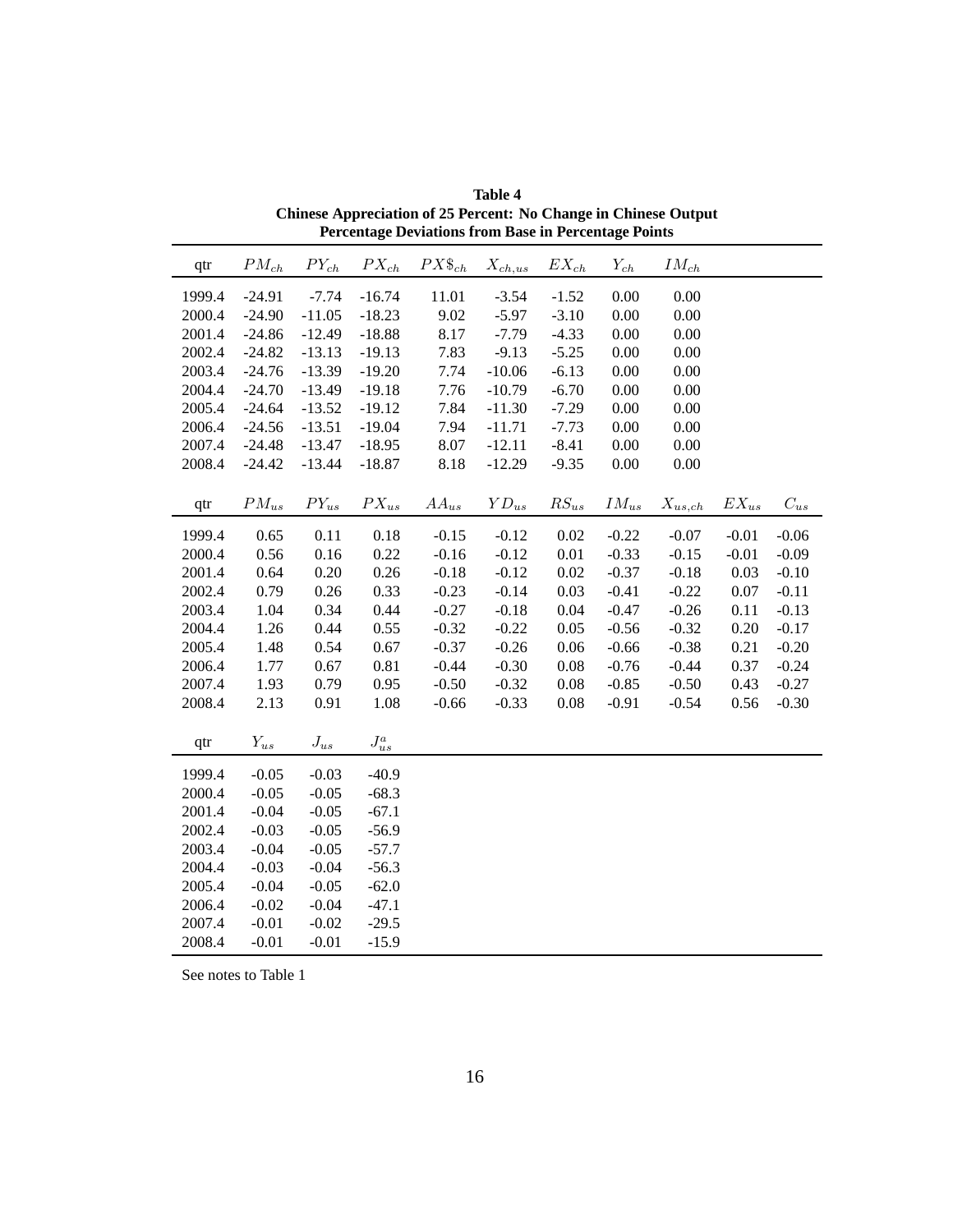thus somewhat larger. Chinese imports do not fall, and so U.S. exports are larger in Table 4 versus Table 1. The positive effect from higher U.S. exports is roughly offset by the negative effect from higher U.S. prices, and the effects on U.S. output and employment are similar in Table 4 versus Table 1. The estimated effects thus continue to be small.

The results are thus all similar in showing small effects on U.S. output and employment. One other change to the Chinese model that might make the effects on U.S. output and employment positive would be to have total Chinese imports  $(IM<sub>ch</sub>)$  respond to Chinese import prices relative to domestic prices. In the estimation work the price of imports relative to the domestic price level was not significant in the import demand equation for China (contrary to the case for the United States and many other countries). If this effect were imposed on China and the experiment in Table 4 performed (i.e., no Chinese output effect), *IMch* would rise rather than be unchanged. This rise could be large enough to lead to a large enough rise in U.S. exports to have the net effect on U.S. output and employment be positive. The net effect, however, would still likely be quite small.